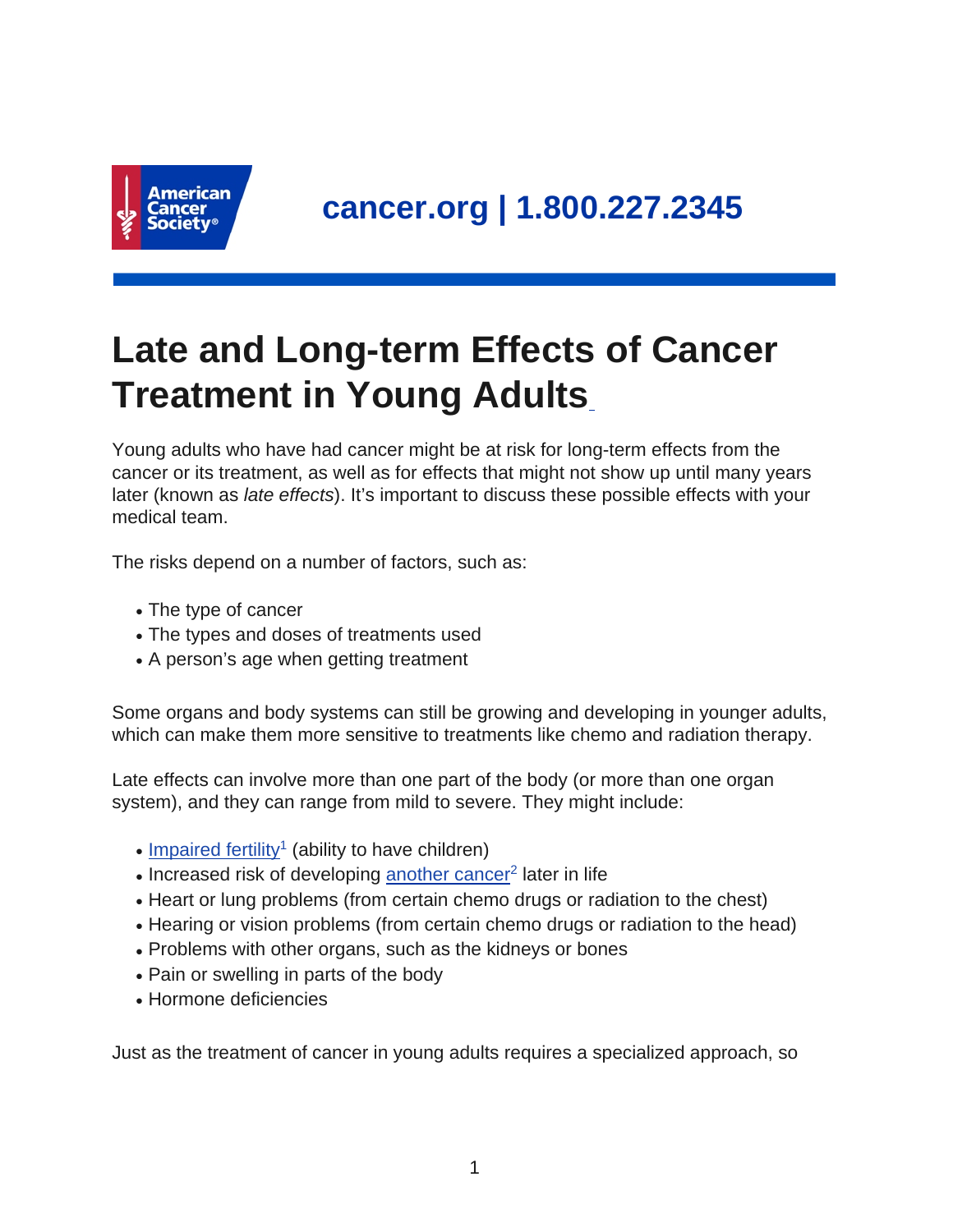does aftercare and watching for late effects. Careful follow-up after cancer treatment allows doctors to find and treat any late effects as early as possible. The follow-up schedule depends on many things, including the type of cancer, the treatments used, and the risk of late effects from those treatments.

It's very important to discuss possible long-term complications of treatment with your health care team, and to make sure there's a plan to watch for these problems and treat them, if needed. Your health care team can help you know what to watch for.

The **Children's Oncology Group (COG)** is the world's largest group of doctors and other health professionals devoted to treating cancer in children and teens. To help raise awareness of late effects of cancer treatment and improve follow-up care of childhood, teen, and young adult cancer survivors throughout their lives, the COG has developed long-term follow-up guidelines. The guidelines can help you know what to watch for, what type of screening tests should be done to look for problems, and how late effects can be treated.

To learn more, ask your doctors about the COG survivor guidelines. You can also find them online at [www.survivorshipguidelines.org.](http://www.survivorshipguidelines.org/)<sup>3</sup> The guidelines are written for health care professionals, but patient versions of some of the guidelines are available, too (as "Health Links").

The **National Comprehensive Cancer Network (NCCN)**, a collection of many of the nation's leading cancer centers, also has follow-up test recommendations for teen and young adult cancer survivors. While the guidelines are written for health professionals, a patient version (which includes information on many aspects of being diagnosed with cancer as a teen or young adult) is available at <https://www.nccn.org/patientresources/patient-resources/guidelines-for-patients><sup>4</sup>.

It's certainly normal to want to put the cancer and its treatment behind you and to get back to a life that doesn't revolve around cancer. But it's very important to understand that continued follow-up with your health care team is a key part of this process and gives you the best chance for a full recovery and long-term survival.

## **Hyperlinks**

- 1. [www.cancer.org/treatment/treatments-and-side-effects/physical-side](https://www.cancer.org/treatment/treatments-and-side-effects/physical-side-effects/fertility-and-sexual-side-effects.html)[effects/fertility-and-sexual-side-effects.html](https://www.cancer.org/treatment/treatments-and-side-effects/physical-side-effects/fertility-and-sexual-side-effects.html)
- 2. [www.cancer.org/treatment/survivorship-during-and-after-treatment/long-term](https://www.cancer.org/treatment/survivorship-during-and-after-treatment/long-term-health-concerns/second-cancers-in-adults.html)[health-concerns/second-cancers-in-adults.html](https://www.cancer.org/treatment/survivorship-during-and-after-treatment/long-term-health-concerns/second-cancers-in-adults.html)
- 3. <http://www.survivorshipguidelines.org/>